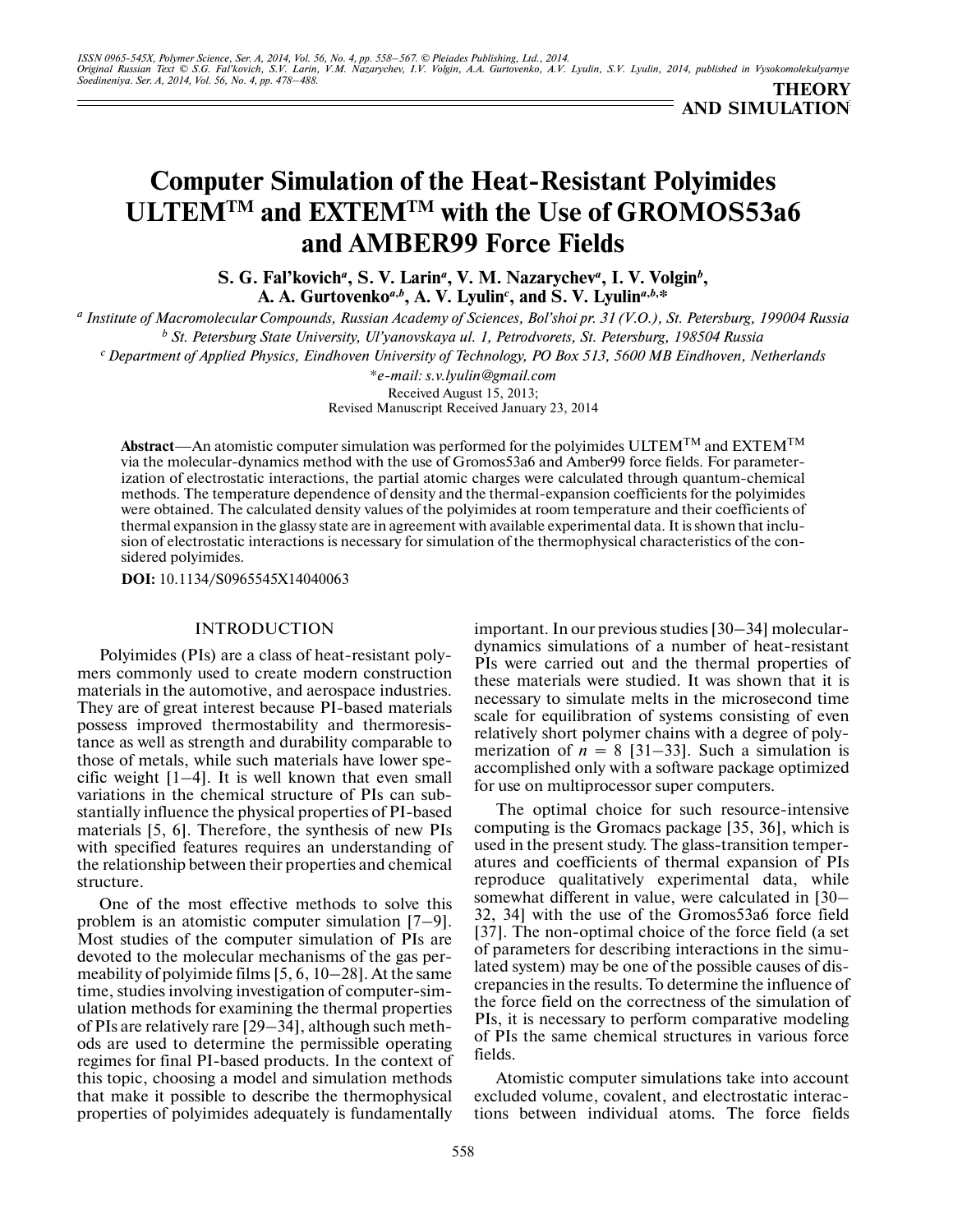included in the Gromacs package include the param eters for describing covalent bonds between atoms and the valence and dihedral angles as well as the parame ters of excluded volume interactions between unbound atoms. Force-field parameters are chosen so that the computer simulation can reproduce the known exper imental characteristics for the test set of molecules. For comparison, we used the Amber [38] and Gromos [37] families of force fields. They were designed in such way that conformational energy values (Amber) or heats of vaporization and solvation (Gromos) were reproduced for a given set of molecules. These force fields were chosen because of the differences in the approach used for parameterization, in particular, for the calculation of partial atomic charges (this will be discussed below).

Correct consideration of electrostatic interactions in the computer simulation is a fairly complex task. Above all, consideration for the long-range electro static interactions leads to a significant slowdown of relaxation processes occurring in the system [32, 33] and the simulation itself. Moreover, simulation of new compounds requires determination of the partial atomic charges, which are calculated through quan tum-chemical methods. For compounds with large numbers of atoms (several dozens) such calculations

are time- and resource-demanding. The question of the choice of the calculation method for partial charges remains unsolved. Thus, compared to a simu lation without electrostatic interactions, a computer simulation with electrostatic full-atom interactions is accompanied by a high cost of computing resources and a number of methodological problems.

Note that there have been studies involving the simulation of polymer melts without consideration for electrostatic interactions, i.e., with partial charges equal to zero [39–41]. At the same time, the correct ness of this approach for polymers containing polar groups, in particular, PIs, remains still open question. If the physical properties of the polyimides are highly affected by electrostatic interactions between atoms, rather than chain flexibility and free volume [42, 43], rejection of their consideration should lead to poorer agreement between simulation results and experimen tal data.

In this study, the industrial thermoplastic polyim ides ULTEMTM and EXTEMTM (SABIC Innovative Plastics) were chosen as objects of the research.

Monomer units of these polymers contain identical dianhydride fragments, but different diamine ones.



The difference is the following: the diamine part of ULTEM<sup>TM</sup> consists of a benzene ring in the meta position, while the diamine part of  $EXTEM^{TM}$  consists of a diphenylsulfone group. The dianhydride fragments of both polyimides, as well as the diphenylsulfone group in EXTEMTM, contain highly polarized atoms. It was shown previously [30, 32] that the presence of a sulfone group with highest values of partial charges in a PI repeating unit has a significant influence on its structure and properties. Therefore it can be assumed that electrostatic interactions mainly determine the physical properties of ULTEMTM and EXTEMTM. They are substantially different at similar values of molecular mass, which are  $5.5 \times 10^4$  and  $4.1 \times$ 

POLYMER SCIENCE Series A Vol. 56 No. 4 2014

104 g/mol, respectively, in the experiment [44–47]. The difference in glass-transition temperatures  $T_{\text{g}}$  of the polyimides is ~50°C (for ULTEM<sup>TM</sup>,  $T_g = 218$ °C; for EXTEM<sup>TM</sup>,  $T_g = 267$ °C). Furthermore, their densities differ at room temperature (1300 and 1270 kg/m<sup>3</sup> for  $EXTEM^{TM}$  and  $ULTEM^{TM}$ , respectively). At the same time, the experimentally determined values of coefficients of thermal-expansion (CTEs) are close one to another. For ULTEM<sup>TM</sup>, the CTE is  $1.65 \times 10^{-4}$  1/K [46]; for EXTEM<sup>TM</sup>, the CTE is  $1.5 \times$  $10^{-4}$  1/K [46]; for EXTEM<sup>TM</sup>, the CTE is 1.5  $\times$  10<sup>-4</sup> 1/K [47]. The similar CTEs of the polyimides either are due to the fact that the electrostatic interac tion is not substantial for this characteristic or are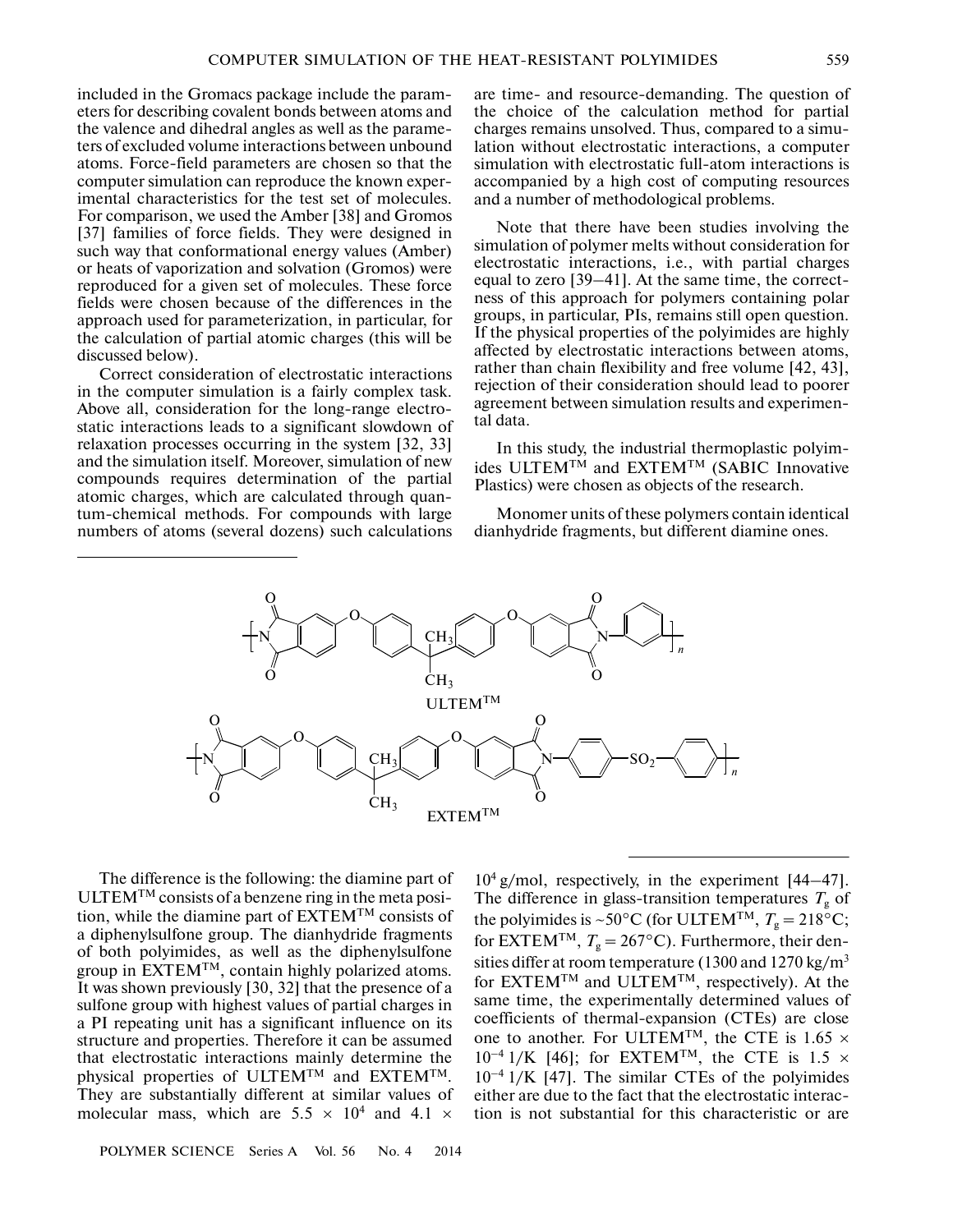determined by a combined contribution of various fac tors, such as electrostatic interaction and the flexibility and mobility of polymer chains. If the electrostatic interaction does not affect the CTEs of polyimides, it may be determined via a computer simulation without electrostatic interactions. To answer the question about the need of including electrostatic interactions in the simulation of PIs, we carried out simulations both with and without consideration for electrostatic interactions.

The CTE was chosen as the parameter to be used in estimating the agreement between the results of the simulation and the experimental data because the accurate determination of the glass-transition temper ature via computer simulation is rather complicated [32, 34]. In the simulation, the temperature depen dence of polyimide density, ρ(*T*), which is the basis for calculation of the thermal characteristics of polyim ides, is obtained via cooling of polymer systems at a rate 10–15 orders higher than the cooling rate in an experiment [48–50]. This circumstance makes it impossible to reliably determine the dependence of the thermophysical properties of PIs, including the glass-transition temperature, on the cooling rate. At the same time, the CTE determined from the slope of  $\rho(T)$ in the area corresponding to the glassy state of the poly mer is almost independent on the cooling rate [34, 40].

The goals of this study are to select a better force field for PIs simulation and to examine the effect of electrostatic interactions on the coefficients of ther mal expansion *T*.

# MODEL AND SIMULATION METHOD

The simulation of the polyimides ULTEMTM and EXTEMTM via full-atom molecular dynamics was per formed with consideration non-bonded interactions between atoms, covalent interactions (covalent bonds, valent and dihedral angles), and electrostatic interac tions. The widely used Amber99 [38] and Gromos53a6 [37] force fields were applied. The Gromos53a6 force field performed well in our previous papers devoted to simulation of PIs [30–34]. Modeling of PIs with the Amber99 force field allowed a reliable reproduction of their mechanical characteristics in comparison with the OPLS-AA and MM3 force fields [51].

The Amber99 force-field parameters were supple mented with the EXTEMTM parameters necessary for description of the sulfone group, which were taken from the GAFF (generalized Amber force field) [52]. This approach is possible because of the common form of the interaction-potential functions for these fields and the presence of the atomic types required for parameterization of test compounds. A similar approach was used earlier when the parameters of the Amber99 force field were not sufficient for description of the studied systems [53].

The standard method of calculation of partial charges is not determined for the force fields of the Gromos family. As in our previous studies [32–34], calculation of the partial atomic charges of PIs via the Gromos53a6 force-field simulation were performed through the Hartree–Fock approach with the use of the 6-31G\* basis functional set and the Mulliken method.

It is recommended for the force fields of the Amber family to calculate the partial atomic charges via the restricted electrostatic-potential (RESP) method with the 6-31G\* basis set of wave functions [38]. However, the large numbers of atoms in the repeating units of ULTEMTM and EXTEMTM make it difficult to apply the RESP for calculation of their partial charges, because of the high demands of this method for com puter resources. For this reason, the semi-empirical AM1-BCC method [54] was used; it is employed to calculate partial atomic charges in large molecules and makes it possible to obtain results analogous to those found via the RESP method, but with less consump tion of computer resources [52]. The AM1-BCC method of calculating the charges includes simulta neous consideration for formal atomic charges, con sideration for the specifics of the electron distribution in a molecule, including  $\pi$  delocalization, and subsequent corrections for atoms bonded to each other (bond-charge corrections).

In this paper, PI samples containing 27 chains with a degree of polymerization of  $n = 9$ , which corresponds to number-average molecular weight of  $M \sim$  $6 \times 10^3$ , were simulated. This molecular weight corresponds to the beginning of the "polymeric regime," which is characterized by insignificant variation in the glass-transition temperature of a polymer sample with a further increase of its molecular weight [30, 34, 55].

The simulation was performed under periodic boundary conditions with the use of the NpT ensem ble. The accepted average values of temperature and pressure were maintained by the Berendsen thermo stat and barostat [56, 57], which allowed rapid quenching of fluctuations of temperature and pressure and operated well in our previous studies where the thermal properties of PIs were investigated [30–34]. Electrostatic interactions were taken into account via the Ewald summation method with the use of the PME algorithm [58].

Generation of the initial system configuration and the preliminary equilibration of the system, which comprised the steps of compression and thermal annealing, were performed according to the procedure approved in [30–34].

The total duration of the preliminary stage of equil ibration was 100 ns. After the annealing, the simulation was performed for  $\sim$ 3 μs at a pressure of 1 bar and a tem-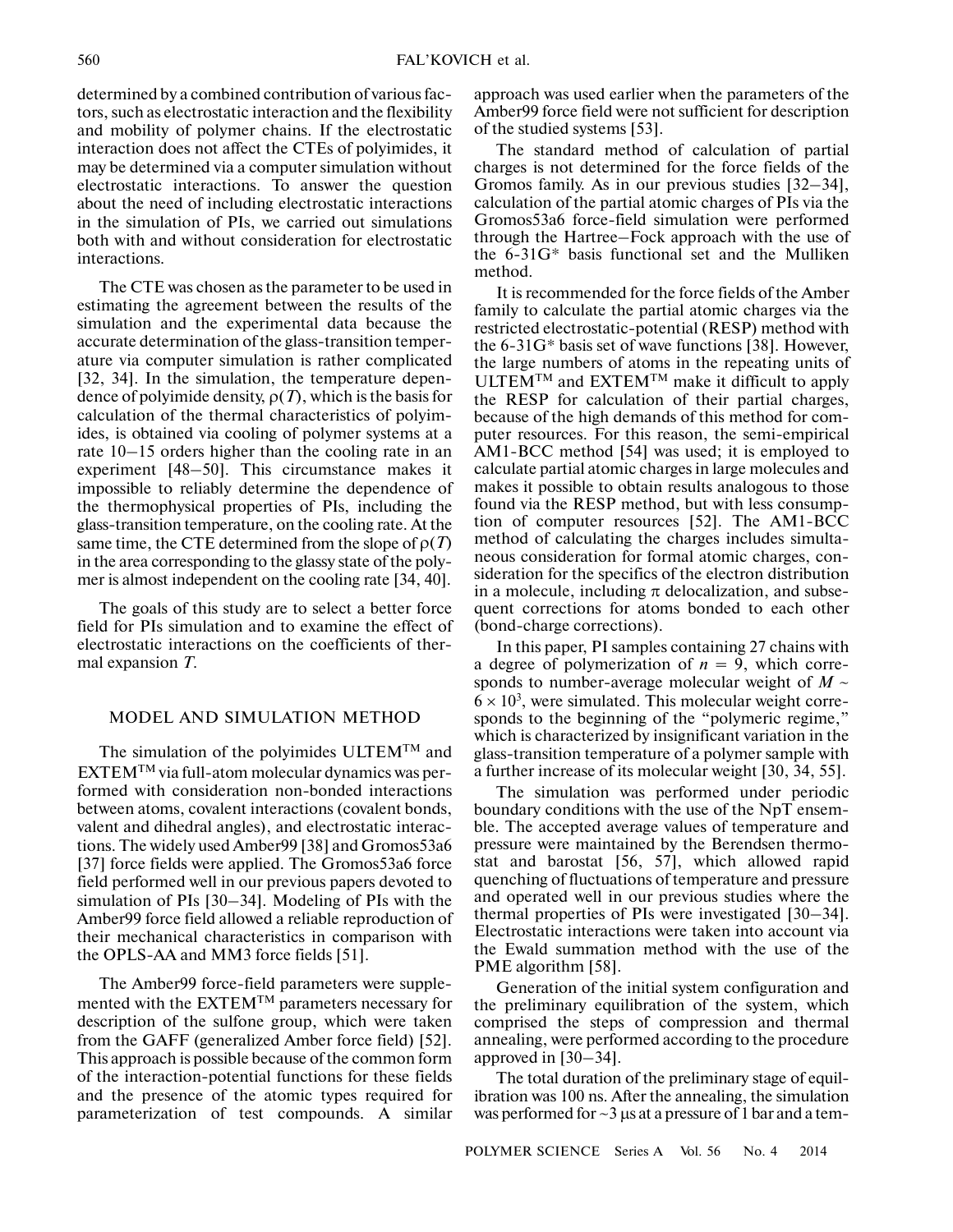

**Fig. 1.** Temperature dependence of the densities of (a) EXTEM<sup>TM</sup> and (b) ULTEM<sup>TM</sup> at a cooling rate 1.5  $\times$  10<sup>12</sup> K/min that were obtained via simulation with the (*1*, *2*) Amber99 and (*3*, *4*) Gromos53a6 force fields (*2*, *4*) with and (*1*, *3*) without electro static interactions.

perature of 600 K, which exceeded experimental values of the glass-transition temperatures of the examined PIs. A long simulation is necessary because the equilibration times of PI melts, which is characterized by the diffusion of the polymer chains for a distance comparable to their own sizes, are  $\sim$ 1 μs or longer [31–33].

To determine the thermal characteristics of the PIs, stepwise cooling was carried out for 11 independent configurations of ULTEM<sup>TM</sup> and EXTEM<sup>TM</sup> prepared under equilibration of uncharged systems in the Gromos53a6 force field and for 5 independent config urations obtained under equilibration of uncharged systems in the Amber99 force field. Temperature was lowered abruptly by 10 K at each cooling step; then, equilibration was performed for 400 ps, while the aver age cooling rate was  $1.5 \times 10^{12}$  K/min. This procedure of stepwise cooling for the simulation of thermal prop erties was tested earlier in A.V. Lyulin's studies [39, 40]. There, it was shown, in particular, that continuous cooling led to worse reproduction of experimental results than stepwise cooling did. In addition, stepwise cooling was explored in our investigations of the ther mal properties of PIs [30–32, 34].

Before the simulation of cooling for the systems with consideration for electrostatic interactions, as in [32–34], for each of the selected PI configura tions obtained during equilibration without electro static interactions, equilibration was performed at 600 K for 100 ns with electrostatic interactions. The resulting cooling curves were further averaged, and the relative deviation of density did not exceed  $0.5\%$ .

### RESULTS AND DISCUSSION

The temperature dependence of the densities of the PIs are shown in Fig. 1. There are two parts on the cooling curves where the temperature depen dence of density are close to linear. A region with a larger angle located at higher temperature values corresponds to high elastic state of a PI. During cooling of a system, the polyimide transitioned from the visco-elastic state to the glassy state, which cor responds to the low-temperature linear part of the  $\rho(T)$  curve with a smaller slope at lower temperatures. Note that the slopes of the two regions of cool ing curves obtained in the simulation with electro static interactions are slightly different. Such behav ior of systems is due to the fact that chain mobility slows significantly by the influence of dipole–dipole interactions [32–34]. This effect is particularly strong for  $EXTEM^{TM}$ , which contains a polar sulfone group. The partial charges at the sulfur atom in the sulfone group are 1.59 and 1.49 for the Gromos53a6 and Amber99 force fields, respectively. The partial atomic charges at an oxygen in the sul fone group are  $-0.70$  for Gromos53a6 and  $-0.66$  for Amber99. For comparison, the partial atomic charges of sulfur and oxygen in Sulfur Dioxide are 1.56 and –0.78, respectively [59]. Full lists of the partial atomic charges for the considered PIs are shown in Tables 1 and 2, and below, the configura tions of monomer units of EXTEMTM and ULTEMTM with identification designations of atoms are given.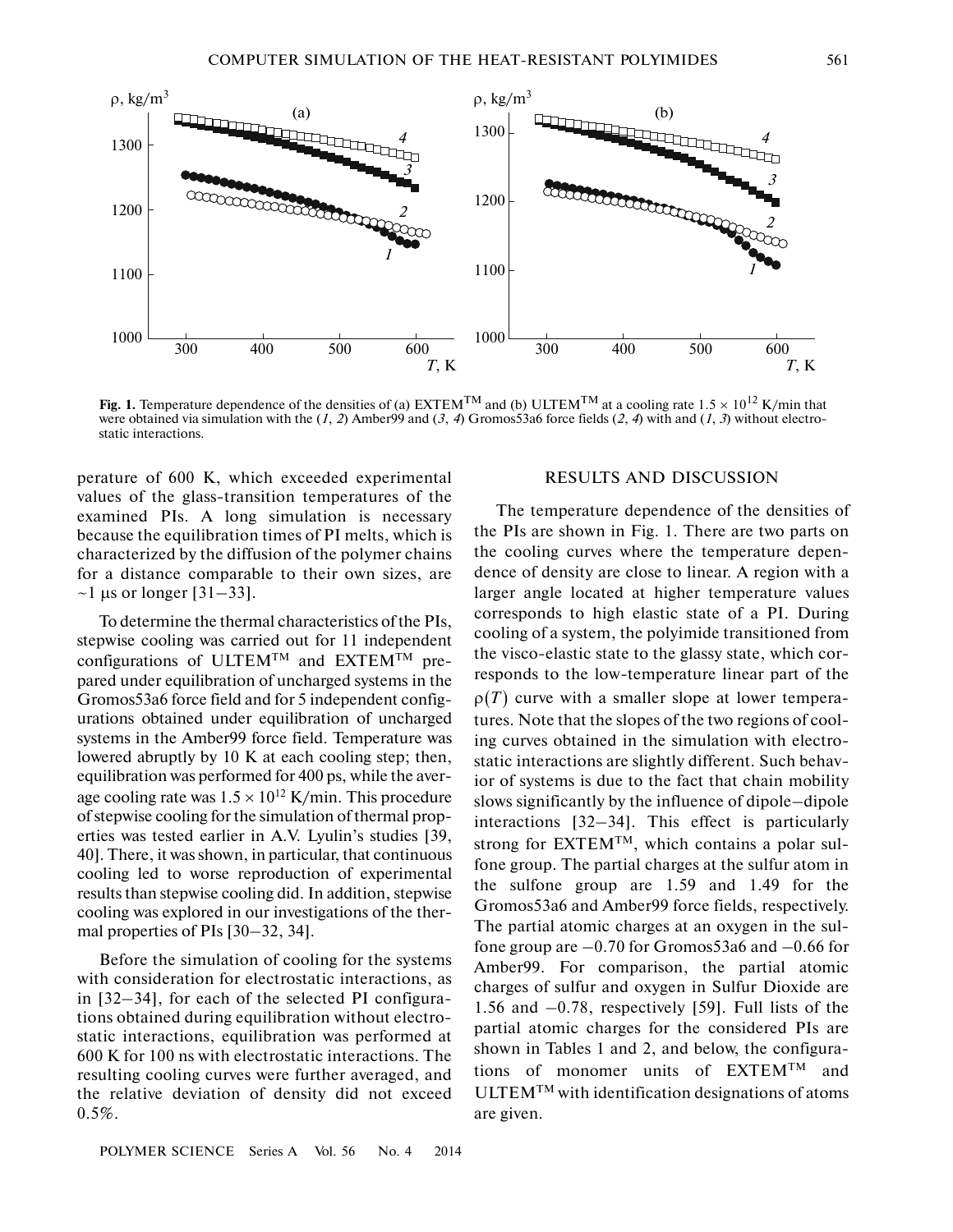# FAL'KOVICH et al.

| Atom identifier | Partial charge |          |                 | Partial charge |          |
|-----------------|----------------|----------|-----------------|----------------|----------|
|                 | $HF/6-31G*$    | AM1-BCC  | Atom identifier | $HF/6-31G*$    | AM1-BCC  |
| <b>CAF</b>      | $-0.145$       | $-0.078$ | <b>HBG</b>      | 0.215          | 0.182    |
| <b>HAF</b>      | 0.212          | 0.180    | CBM             | $-0.207$       | $-0.185$ |
| CAC             | $-0.137$       | $-0.110$ | <b>HBM</b>      | 0.189          | 0.162    |
| CAB             | 0.828          | 0.725    | <b>CBL</b>      | $-0.089$       | $-0.020$ |
| <b>OAJ</b>      | $-0.547$       | $-0.564$ | <b>HBL</b>      | 0.204          | 0.166    |
| <b>NAA</b>      | $-0.818$       | $-0.522$ | <b>CBI</b>      | $-0.177$       | $-0.176$ |
| <b>CAE</b>      | 0.829          | 0.731    | <b>CBE</b>      | 0.857          | 0.739    |
| <b>OAK</b>      | $-0.555$       | $-0.570$ | OBF             | $-0.553$       | $-0.548$ |
| <b>CAD</b>      | $-0.177$       | $-0.172$ | <b>CBJ</b>      | $-0.136$       | $-0.110$ |
| CAI             | $-0.092$       | $-0.026$ | <b>CBH</b>      | 0.857          | 0.733    |
| HAI             | 0.201          | 0.164    | OBC             | $-0.544$       | $-0.555$ |
| <b>CAH</b>      | $-0.207$       | $-0.185$ | <b>NBD</b>      | $-0.939$       | $-0.434$ |
| <b>HAH</b>      | 0.187          | 0.160    | <b>CBN</b>      | 0.308          | 0.125    |
| CAG             | 0.401          | 0.138    | CBS             | $-0.120$       | $-0.172$ |
| OAL             | $-0.716$       | $-0.243$ | <b>HBS</b>      | 0.190          | 0.169    |
| <b>CAM</b>      | 0.339          | 0.078    | <b>CBR</b>      | $-0.112$       | $-0.001$ |
| CAO             | $-0.166$       | $-0.139$ | <b>HBR</b>      | 0.204          | 0.156    |
| <b>HAO</b>      | 0.174          | 0.153    | CBO             | $-0.123$       | $-0.172$ |
| CAP             | $-0.166$       | $-0.114$ | <b>HBO</b>      | 0.191          | 0.168    |
| <b>HAP</b>      | 0.162          | 0.146    | <b>CBP</b>      | $-0.113$       | 0.002    |
| CAN             | $-0.163$       | $-0.120$ | <b>HBP</b>      | 0.204          | 0.159    |
| <b>HAN</b>      | 0.176          | 0.158    | <b>CBQ</b>      | $-0.346$       | $-0.379$ |
| <b>CAR</b>      | $-0.135$       | $-0.110$ | <b>SBZ</b>      | 1.587          | 1.457    |
| <b>HAR</b>      | 0.166          | 0.149    | OCB             | $-0.698$       | $-0.663$ |
| CAQ             | $-0.005$       | $-0.071$ | <b>OCA</b>      | $-0.697$       | $-0.662$ |
| CAS             | $-0.078$       | 0.042    | <b>CBX</b>      | $-0.345$       | $-0.441$ |
| CAU             | $-0.314$       | $-0.085$ | <b>CBW</b>      | $-0.121$       | 0.034    |
| <b>CAV</b>      | $-0.314$       | $-0.085$ | <b>HBW</b>      | 0.204          | 0.154    |
| <b>CAT</b>      | $-0.005$       | $-0.064$ | <b>CBU</b>      | $-0.130$       | $-0.233$ |
| CBA             | $-0.134$       | $-0.112$ | <b>HBU</b>      | 0.190          | 0.141    |
| <b>HBA</b>      | 0.167          | 0.150    | CBT             | 0.297          | 0.238    |
| CAZ             | $-0.163$       | $-0.126$ | CBV             | $-0.129$       | $-0.233$ |
| HA <sub>2</sub> | 0.176          | 0.155    | <b>HBV</b>      | 0.190          | 0.141    |
| <b>CAW</b>      | $-0.166$       | $-0.118$ | CBY             | $-0.118$       | 0.036    |
| HA0             | 0.163          | 0.147    | <b>HBY</b>      | 0.204          | 0.152    |
| <b>CAX</b>      | $-0.165$       | $-0.121$ | <b>HAU</b>      | 0.128          | 0.044    |
| HA1             | 0.175          | 0.155    | <b>HAV</b>      | 0.123          | 0.046    |
| <b>CAY</b>      | 0.337          | 0.070    | <b>HAW</b>      | 0.118          | 0.049    |
| OBB             | $-0.715$       | $-0.242$ | <b>HAX</b>      | 0.122          | 0.045    |
| ${\bf CBK}$     | 0.403          | 0.145    | <b>HAY</b>      | 0.119          | 0.045    |
| CBG             | $-0.144$       | $-0.076$ | <b>HAZ</b>      | 0.127          | 0.048    |

Table 1. Partial atomic charges of the polyimide EXTEM<sup>TM</sup> calculated via the HF/6-31G\* method for the Gromos53a6 force field and via the AM1-BCC method for the Amber99 force field

POLYMER SCIENCE Series A Vol. 56 No. 4 2014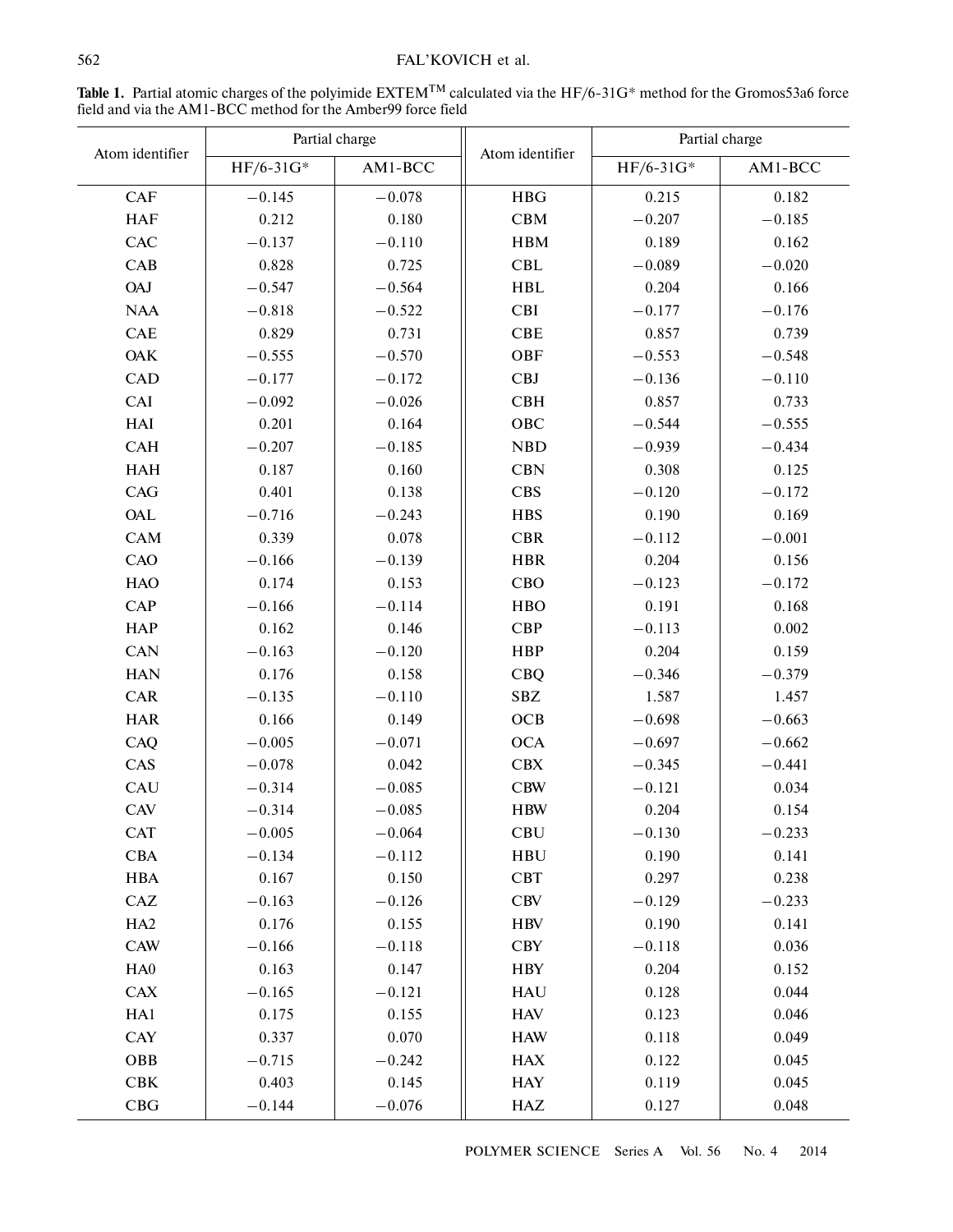| Atom identifier | Partial charge |          |                 | Partial charge |          |
|-----------------|----------------|----------|-----------------|----------------|----------|
|                 | $HF/6-31G*$    | AM1-BCC  | Atom identifier | HF/6-31G*      | AM1-BCC  |
| CAF             | $-0.145$       | $-0.064$ | <b>CAX</b>      | $-0.163$       | $-0.127$ |
| <b>HAF</b>      | 0.212          | 0.178    | HA1             | 0.175          | 0.157    |
| <b>CAC</b>      | $-0.137$       | $-0.129$ | <b>CAY</b>      | 0.339          | 0.090    |
| CAB             | 0.828          | 0.725    | <b>OBB</b>      | $-0.716$       | $-0.239$ |
| <b>OAJ</b>      | $-0.548$       | $-0.560$ | <b>CBK</b>      | 0.401          | 0.135    |
| <b>NAA</b>      | $-0.819$       | $-0.521$ | CBG             | $-0.145$       | $-0.074$ |
| CAE             | 0.829          | 0.726    | <b>HBG</b>      | 0.213          | 0.180    |
| <b>OAK</b>      | $-0.554$       | $-0.563$ | <b>CBM</b>      | $-0.208$       | $-0.178$ |
| <b>CAD</b>      | $-0.177$       | $-0.140$ | <b>HBM</b>      | 0.185          | 0.163    |
| CAI             | $-0.092$       | $-0.052$ | CBL             | $-0.091$       | $-0.028$ |
| HAI             | 0.201          | 0.167    | <b>HBL</b>      | 0.202          | 0.165    |
| <b>CAH</b>      | $-0.207$       | $-0.120$ | <b>CBI</b>      | $-0.176$       | $-0.168$ |
| <b>HAH</b>      | 0.185          | 0.164    | CBE             | 0.858          | 0.737    |
| CAG             | 0.401          | 0.102    | OBF             | $-0.554$       | $-0.556$ |
| <b>OAL</b>      | $-0.716$       | $-0.251$ | <b>CBJ</b>      | $-0.136$       | $-0.113$ |
| CAM             | 0.339          | 0.115    | <b>CBH</b>      | 0.856          | 0.732    |
| CAO             | $-0.163$       | $-0.187$ | OBC             | $-0.549$       | $-0.557$ |
| <b>HAO</b>      | 0.175          | 0.147    | <b>NBD</b>      | $-0.936$       | $-0.427$ |
| CAP             | $-0.135$       | $-0.092$ | <b>CBN</b>      | 0.280          | 0.095    |
| <b>HAP</b>      | 0.161          | 0.143    | CBO             | $-0.095$       | $-0.176$ |
| <b>CAN</b>      | $-0.164$       | $-0.142$ | <b>HBO</b>      | 0.198          | 0.158    |
| <b>HAN</b>      | 0.174          | 0.157    | <b>CBP</b>      | 0.270          | $-0.079$ |
| <b>CAR</b>      | $-0.166$       | $-0.091$ | <b>HBP</b>      | 0.155          | 0.137    |
| <b>HAR</b>      | 0.163          | 0.144    | <b>CBQ</b>      | $-0.126$       | $-0.196$ |
| CAQ             | $-0.003$       | $-0.096$ | <b>HBQ</b>      | 0.178          | 0.137    |
| CAS             | $-0.080$       | 0.045    | <b>CBR</b>      | $-0.177$       | 0.156    |
| CAU             | $-0.314$       | $-0.085$ | CBS             | $-0.122$       | $-0.199$ |
| CAV             | $-0.314$       | $-0.085$ | <b>HBS</b>      | 0.178          | 0.158    |
| <b>CAT</b>      | $-0.003$       | $-0.077$ | <b>HAV</b>      | 0.119          | 0.045    |
| <b>CBA</b>      | $-0.166$       | $-0.105$ | <b>HAW</b>      | 0.130          | 0.049    |
| <b>HBA</b>      | 0.163          | 0.145    | <b>HAU</b>      | 0.122          | 0.045    |
| CAZ             | $-0.165$       | $-0.162$ | <b>HAX</b>      | 0.119          | 0.043    |
| HA <sub>2</sub> | 0.174          | 0.150    | <b>HAY</b>      | 0.131          | 0.050    |
| <b>CAW</b>      | $-0.135$       | $-0.101$ | HAZ             | 0.122          | 0.044    |
| HA0             | 0.161          | 0.148    |                 |                |          |

Table 2. Partial atomic charges of the polyimide ULTEM<sup>TM</sup> calculated via the HF/6-31G\* method for the Gromos53a6 force field and via the AM1-BCC method for the Amber99 force field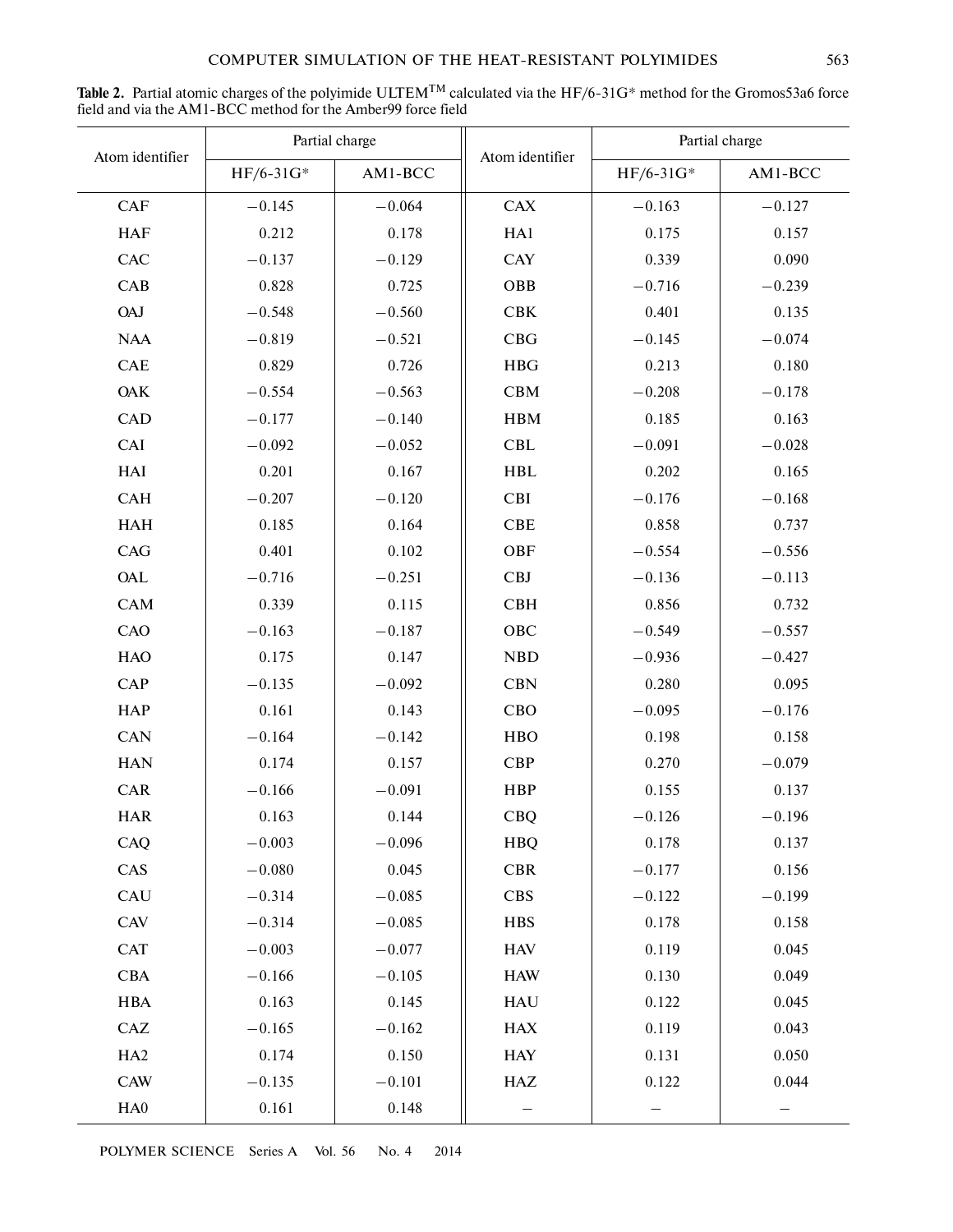

As shown in Fig. 1, the density of both PIs obtained via calculation with the Amber99 force field (both with and without consideration for electrostatic interac tions) were lower than that found with the use of the Gromos53a6 force field. Moreover, the density at room temperature in the simulation with the force field Amber99 was slightly lower than the experimen tal value, whereas the density in the simulation with the force field Gromos53a6 were slightly higher than the experimental value. In addition, in both cases, the  $EXTEM^{TM}$  density was higher than the ULTEM<sup>TM</sup> density, that agrees qualitatively with the experimental results (Table 3).

The difference in density between EXTEMTM and  $ULTEM<sup>TM</sup>$  is due to the presence of relatively heavy sulfur atoms in the monomer unit of  $EXTEM^{TM}$  and stronger dipole–dipole interactions that are charac teristic for this PI and is associated with the presence of a strongly polarized sulfone group in the repeating unit. The simulation with consideration for electro static interactions should lead to additional compac tion of the polymer. As shown earlier in [30], the pres ence of a sulfone group in the chemical structure of a PI can lead to a decrease in interatomic distances due to the formation of electrostatically stabilized aggre gates and, as a consequence, to an increase in the polymer density.

**Table 3.** Average density values of the EXTEM<sup>TM</sup> and ULTEM<sup>TM</sup> polyimides at room temperature according to the results of the computer simulation and experiment

| Polyimide      |              |                 |              |                 |            |
|----------------|--------------|-----------------|--------------|-----------------|------------|
|                | Amber99      |                 | Gromos53a6   |                 | Experiment |
|                | with charges | without charges | with charges | without charges |            |
| <b>ULTEMTM</b> | 1215         | 1226            | 1321         | 1320            | 1270 [45]  |
| <b>EXTEM™</b>  | 1222         | 1253            | 1340         | 1340            | 1300 [46]  |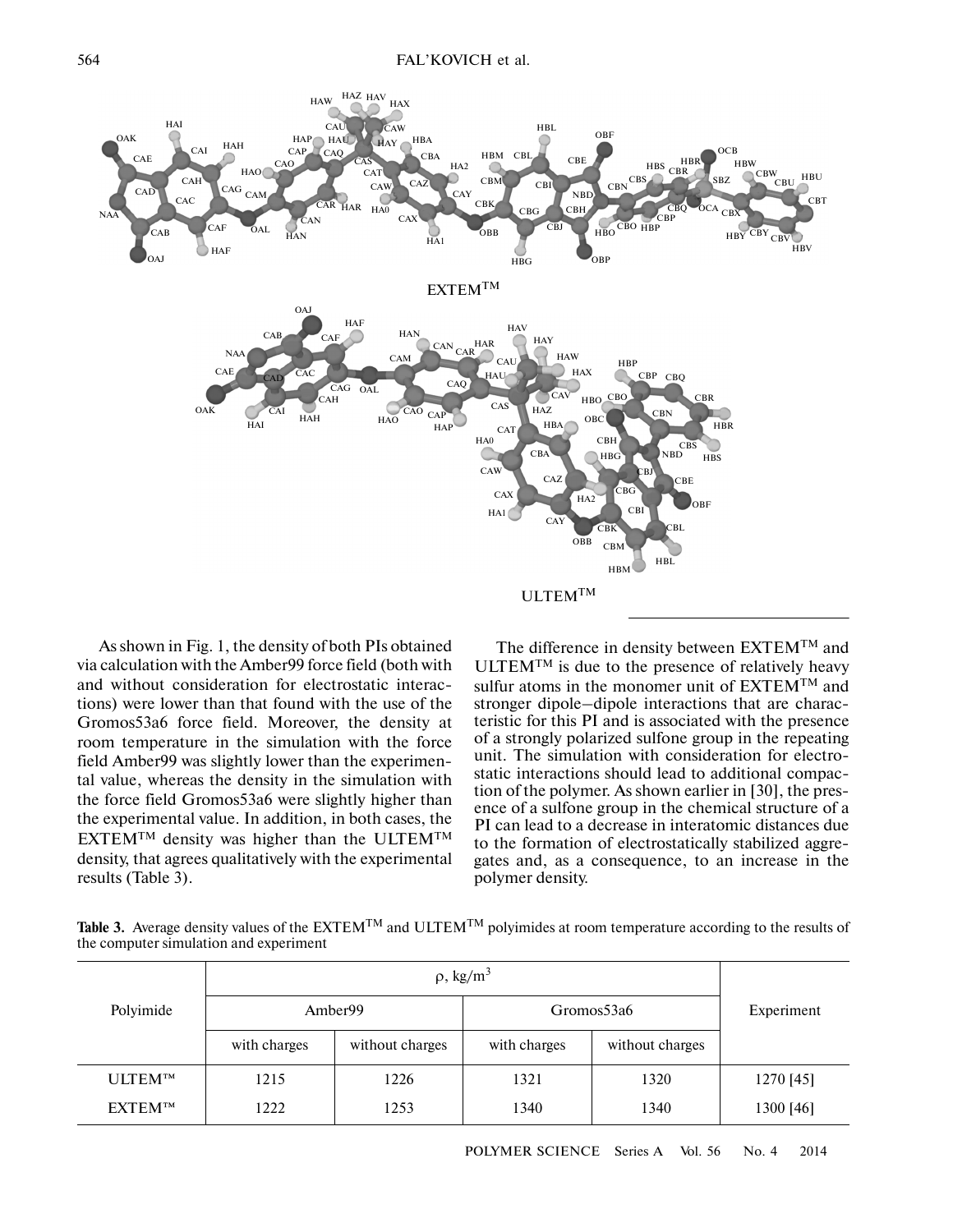

**Fig. 2.** Temperature dependence of the coefficients of thermal expansion β for (a) EXTEM<sup>TM</sup> and (b) ULTEM<sup>TM</sup> at a cooling rate  $1.5 \times 10^{12}$  K/min that were determined from the results of simulations with the (*1*, *2*) Amber99 and (*3*, *4*) Gromos53a6 force fields (*2*, *4*) with and (*1*, *3*) without consideration for electrostatic interactions. The lines show the experimental values of coeffi cients of thermal expansion in the range 296–423 K for EXTEM<sup>TM</sup> [46] and in the range 250–423 K for UTLEM<sup>TM</sup> [45].

The simulation with the Amber99 field with con sideration for electrostatic interactions led to a small difference in the densities of the PIs and that compac tion occurred only for ULTEM<sup>TM</sup>, whereas the simulation with the Gromos53a6 field afforded compac tion of both PIs. When electrostatic interactions were taken into account, compaction of ULTEMTM and EXTEMTM occurred due to dipole–dipole interactions between polarized groups (as mentioned above). However, such compaction may require structural rearrangements that are energetically unfavorable because of presence of the excluded volume at the polymer chains. This factor is especially substantial for EXTEMTM, which possesses a bulky sulfone group. Even a small difference in the interaction parameters can shift the balance of the forces; this circumstance is a probable explanation for the difference between the simulation results acquired with the Gromos53a6 and Amber99 fields (Fig. 1).

However, as it will be shown below, such difference have a little effect on the simulation results of the ther mophysical properties of ULTEMTM and EXTEMTM.

Coefficients of thermal-expansion for the PIs were determined from the cooling curves using the follow ing equation

$$
\beta = -\frac{1}{\rho_0} \left( \frac{d\rho}{dT} \right)_p, \tag{1}
$$

where  $\rho_0$  is the density of the polyimide system at 300 K. The obtained dependence of CTE on temper ature,  $β(T)$ , are shown in Fig. 2.

Averaged values of  $β$  for ULTEM<sup>TM</sup> and  $EXTEM^{TM}$  are given in Table 4 in the temperature range of 300–420 K, which corresponds to the exper imental CTEs.

Figure 2 and Table 4 show that the calculated CTEs for PIs in the glassy state were close to the experimen tal values during both the simulation with the Gromos53a6 force field and the simulation with the

**Table 4.** Average values of the coefficients of thermal expansion for the  $\text{EXTEM}^{\text{TM}}$  and  $\text{ULTEM}^{\text{TM}}$  polyimides in the temperature range 300–420 K according to the results of our computer simulation and the experiment

| Polyimide      |              |                 |              |                 |             |
|----------------|--------------|-----------------|--------------|-----------------|-------------|
|                | Amber99      |                 | Gromos53a6   |                 | Experiment  |
|                | with charges | without charges | with charges | without charges |             |
| <b>ULTEMTM</b> | 1.5          | 2.0             | 1.3          | 2.0             | $1.65$ [45] |
| <b>EXTEMTM</b> | 1.5          | 2.1             | 1.4          | 1.9             | $1.50$ [46] |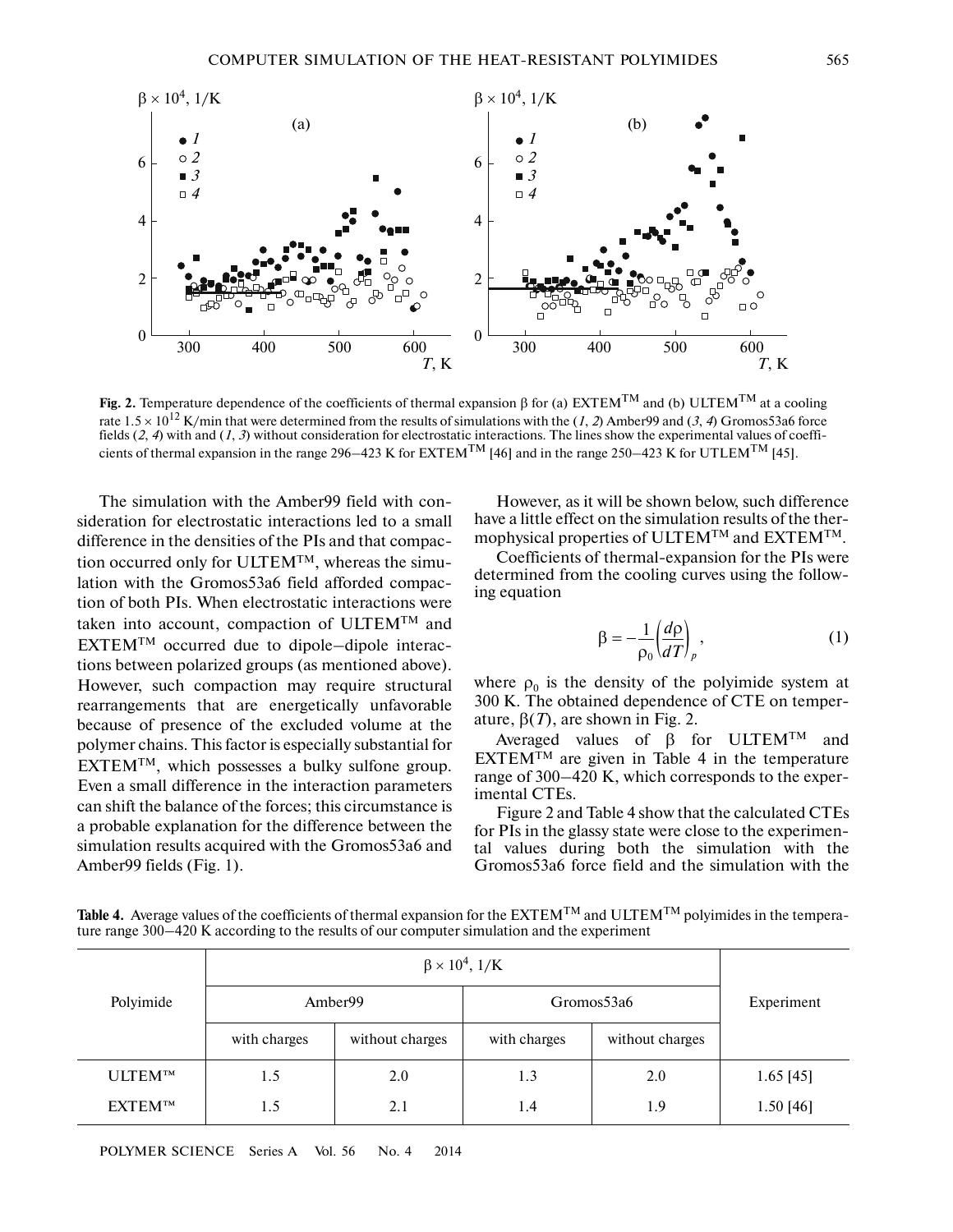Amber99 force field. The CTEs determined with elec trostatic interactions in the system were lower than the values of CTEs found in simulated systems with zero partial charges.

To quantify the degree of agreement between the data obtained in the simulation and in the experiment we calculated an average (with respect to ULTEMTM and  $EXTEM^{TM}$ ) differences between the values of CTEs obtained in the simulation and the experiment,  $β<sub>sim</sub>$  and  $β<sub>exp</sub>$ :

$$
\left\langle \Delta \beta \right\rangle = \frac{1}{2} \Big( \Big| \beta_{\rm sim}^{\rm ULTEM} - \beta_{\rm exp}^{\rm ULTEM} \Big| + \Big| \beta_{\rm sim}^{\rm EXTEM} - \beta_{\rm exp}^{\rm EXTEM} \Big| \Big) \quad (2)
$$

The  $\langle \Delta \beta \rangle$  values are 0.1 and 0.2 with consideration for electrostatic interactions and 0.5 and 0.4 without consideration for electrostatic interactions. The first number in each pair corresponds to the Amber99 force field; the second number in each pair, to the Gromos53a6 force field.

Thus, the results of the simulation with consider ation for electrostatic interactions are in better agree ment with the experimental data than those without electrostatic interactions. This outcome means that the electrostatic interactions have a significant influ ence on the thermal properties of polyimides, such as the CTE, and that their consideration is necessary for correct atomistic simulations of PIs. In addition, the presented values of  $\langle \Delta \beta \rangle$  indicate that slightly better agreement with the experiment results was obtained during application of the Amber99 field with consider ation for electrostatic interactions.

#### **CONCLUSIONS**

The results of the computer simulation of the heat resistant polyimides ULTEM<sup>TM</sup> and EXTEM<sup>TM</sup> were compared with the use of two different force fields: Gromos53a6 and Amber99.

The simulation was performed with and without consideration for electrostatic interactions for both of the force fields. The simulation results were used to calculate polymer cooling curves, which were further explored to determine the coefficients of thermal expansion of the polymers in the glassy state.

The coefficients of thermal expansion were similar to the experimental values for both force fields with consideration for electrostatic interactions. Slightly better agreement with the experimental results was achieved in the simulation using the Amber99 force field. It may be concluded that the electrostatic inter actions between the polar groups, which are parts of the repeating units of the PIs, mainly determine the thermal properties of the PIs.

Therefore, the correct determination of the ther mophysical characteristics of PIs requires obligatory consideration for electrostatic interactions.

# ACKNOWLEDGMENTS

In this study, computer simulations were performed with the computer cluster resources of the Institute of Macromolecular Compounds, Russian Academy of Sciences, and on the SKIF Chebyshev and Lomonosov supercomputers of Moscow State Univer sity.

This work was supported by the Ministry of Educa tion and Science of the Russian Federation (Agree ment no. 8645, State Contract no. 16.523.12.3001).

#### REFERENCES

- 1. *Polyimides: A Class of Thermally Stable Polymers*, Ed. by M. I. Bessonov (Nauka, Leningrad, 1983).
- 2. *Polyimides: Fundamentals and Applications*, Ed. by M. K. Ghash and K. L. Mittal (Marcel Dekker, New York, 1996).
- 3. H. Ohya, V. V. Kudryavtsev, and S. I. Semenova, *Poly imide Membranes: Applications, Fabrication and Proper ties* (Tokyo; Amsterdam: Kodansha Ltd., Gordon and Breach Sci. Publ. S.A. (1996).
- 4. M. J. M. Abadie and A. L. Rusanov, *Practical Guide to Polyimides* (Smithers Rapra Technology, Shawbury, 2007).
- 5. X.-Y. Wang, P. J. Veld, Y. Lu, B. D. Freeman, and I. C. Sanchez, Polymer **46**, 9155 (2005).
- 6. J. Xia, S. Liu, P. K. Pallathadka, M. L. Chang, and T. Chung, Ind. Eng. Chem. Res. **49**, 12014 (2010).
- 7. K. Binder, J. Baschnagel, and W. Paul, Prog. Polym. Sci. **28**, 115 (2003).
- 8. J.-L. Barrat, J. Baschnagel, and A. Lyulin, Soft Matter **6**, 3430 (2010).
- 9. K. Binder, *Monte Carlo and Molecular Dynamics Simu lations in Polymer Science* (Oxford Univ. Press, Oxford, 1995).
- 10. S. Neyertz and D. Brown, Macromolecules **41**, 2711 (2008).
- 11. O. Hölck, M. Heuchel, M. Böhning, and D. J. Hof mann, J. Polym. Sci., Part B: Polym. Phys. **46**, 59 (2008).
- 12. M. Heuchel, D. Hofmann, and P. Pullumbi, Macro molecules **37**, 201 (2004).
- 13. S. Neyertz, A. Douanne, and D. Brown, J. Membr. Sci. **280**, 517 (2006).
- 14. S. Neyertz, A. Douanne, and D. Brown, Macromole cules **38**, 10286 (2005).
- 15. S. Neyertz and D. Brown, Macromolecules **37**, 10109 (2004).
- 16. S. Neyertz and D. Brown, Macromolecules **42**, 8521 (2009).
- 17. S. Pandiyan, D. Brown, S. Neyertz, and N. F. A. Van der Vegt, Macromolecules **43**, 2605 (2010).
- 18. S. Neyertz, D. Brown, S. Pandiyan, and N. F. A. Van der Vegt, Macromolecules **43**, 7813 (2010).
- 19. S. Neyertz, Macromol. Theory Simul. **16**, 513 (2007).
- 20. S. Velioğlu, M. G. Ahunbay, and S. B. Tantekin-Ersolmaz, J. Membr. Sci. **417–418**, 217 (2012).